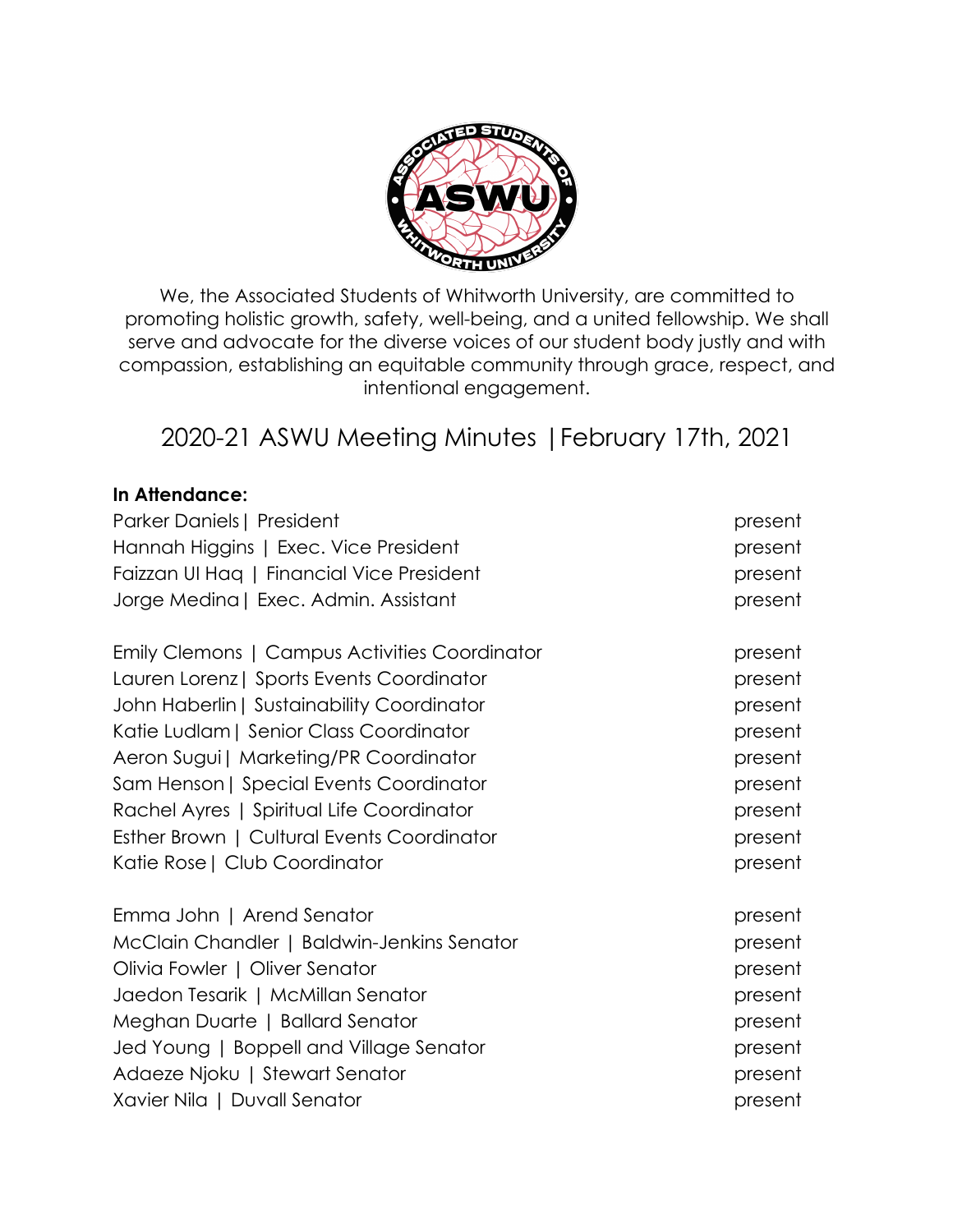| Isaac Price   Warren Senator             | present |
|------------------------------------------|---------|
| David Martin   Off-Campus Senator        | present |
|                                          |         |
| Michael Lie   Global Engagement Rep      | present |
| Georgia Goff   Incoming Student Rep      | present |
| Christian Aguilar   Incoming Student Rep | present |
| Christine Chen   Off-Campus rep          | late    |
| Jamie Copeland   Off-Campus rep          | present |
| Munya Fashu-kanu   Off-Campus rep        | present |
| Michael Bedford   Off-Campus rep         | present |
| Victoria Viloudaki   WhitFlex rep        | present |
|                                          |         |

\_\_\_\_\_\_\_\_\_\_\_\_\_\_\_\_\_\_\_\_\_\_\_\_\_\_\_\_\_\_\_\_\_\_\_\_\_\_\_\_\_\_\_\_\_\_\_\_\_\_\_\_\_\_\_\_\_\_\_\_\_\_\_\_\_\_\_\_\_\_\_\_\_\_\_\_\_\_

 $\_$  , and the set of the set of the set of the set of the set of the set of the set of the set of the set of the set of the set of the set of the set of the set of the set of the set of the set of the set of the set of th

Meeting brought to order at 5:00 PM. Mission Statement read by Michael B

### **Approval of Minutes**

Motion by Jed, Seconded by Olivia In favor: 17 | Opposed: 0 | Abstaining 1 Motion passes

### **President Updates**

Beck Taylor: I came to give you a word of encouragement and welcome you back for spring semester. This is going to be a long and challenging semester, but I am encouraged and optimistic about this semester. We have demonstrated that we know how to do community and want to thank you for ASWUs leadership last semester and being committed to the safety of the student body. I am really optimistic about the future and we are seeing positive trends with cases and death. We also hope to have a vaccination clinic on campus sometime later this year and we need to continue and on Friday the university will announce our intentions to return to normal operations in the fall.

Parker: The exec team we met with the COVID cares team and we saw that surveillance testing numbers have gone down and we want to encourage students to participate. First thing is I would encourage you all to participate and we are working on creating a promotional video. Also, just so you know it is just spitting into a tube and they are doing giveaways for those that participate in testing. With commencement we are hoping to have an in-person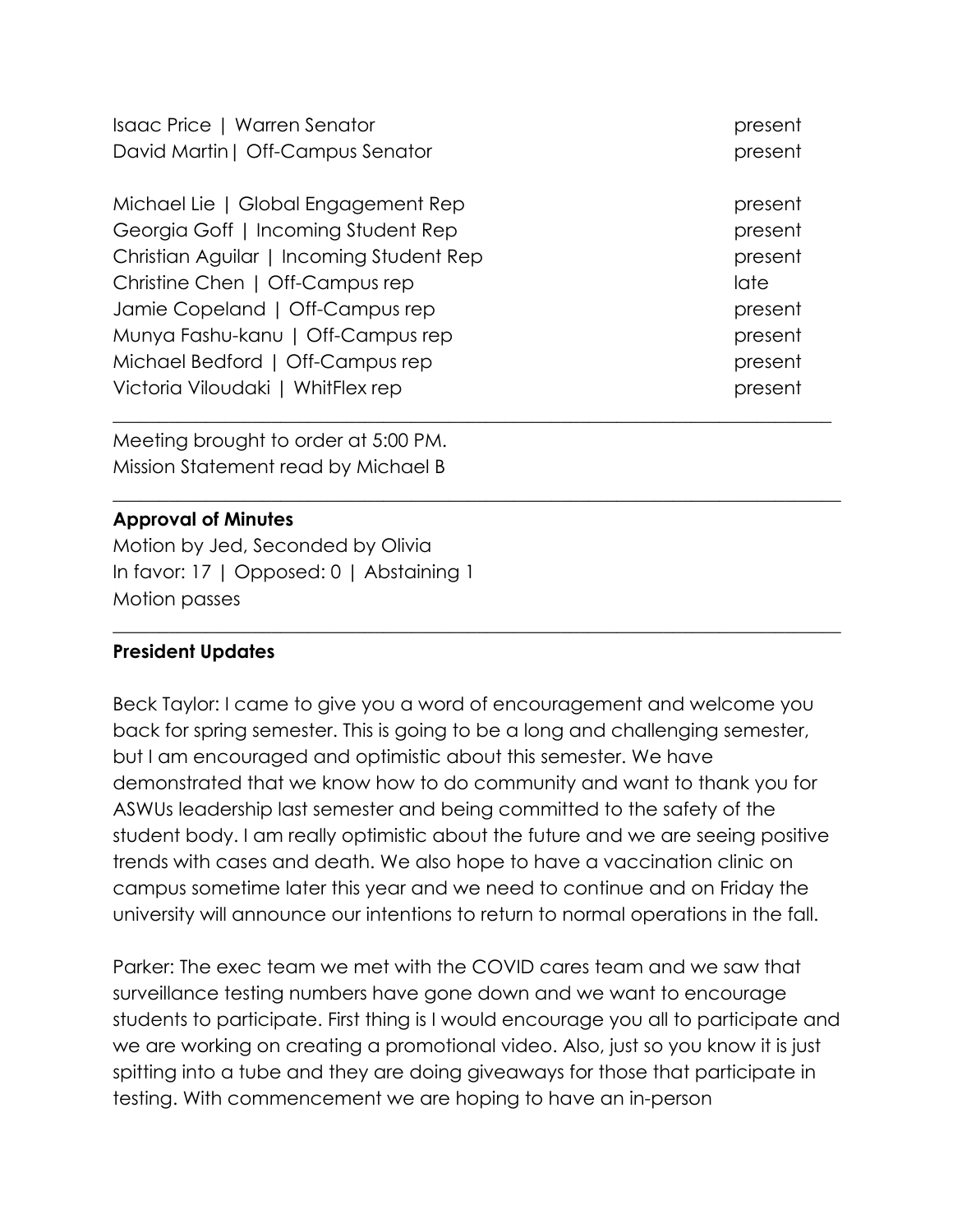commencement if things go well. Larry Probus came to talk about the budget and this year we saved about \$7 million and that was great. Operating expenses will be increased and that will have restoration of student employment as well as to travel and Sodexo.

 $\_$  , and the set of the set of the set of the set of the set of the set of the set of the set of the set of the set of the set of the set of the set of the set of the set of the set of the set of the set of the set of th

### **FVP Updates**

Capital: \$17,380 Unallocated: \$ 18,100

Faizzan: Our capital is the same and we will have committee meeting on the 21st at 10 am and I will be sending out an email with more updates.

 $\_$  , and the set of the set of the set of the set of the set of the set of the set of the set of the set of the set of the set of the set of the set of the set of the set of the set of the set of the set of the set of th

### **EVP Updates**

Hannah: We have a new senator from Stewart, Adaeze, so let's give her a welcome. Office hours will be sent out so please sign up for that. Newsletters will be due tomorrow at 5 as usual. Spring retreat will be on Saturday in ROB 210 from 2- 5 pm. Student Highlight is the tech team that helped at pirate mania including Tyler and Emily.

\_\_\_\_\_\_\_\_\_\_\_\_\_\_\_\_\_\_\_\_\_\_\_\_\_\_\_\_\_\_\_\_\_\_\_\_\_\_\_\_\_\_\_\_\_\_\_\_\_\_\_\_\_\_\_\_\_\_\_\_\_\_\_\_\_\_\_\_\_\_\_\_\_\_\_\_\_\_\_\_\_\_\_\_\_\_\_\_\_\_\_\_\_\_\_\_\_\_\_\_\_\_\_\_\_

# **Constitution & By-Law Updates:**

Jorge: We are now going to go over the changes that the constitution committee have looked and have voted on bringing to the assembly. The first constitution update includes name changes for the FVP to Treasurer and Admin Assistant to communications director.

Faizzan: I'm curious as to why we are changing the names – I am concerned about the financial vice president; we have treasurer for clubs and FVP is much larger than that.

Emma: I feel like treasurer is downgrading the FVPs role to me it seems like the title is sort of put down

Jason: I do think historically we have changed the duties of FVP and taking away the club aspect and now all it focuses on is the financial part and so we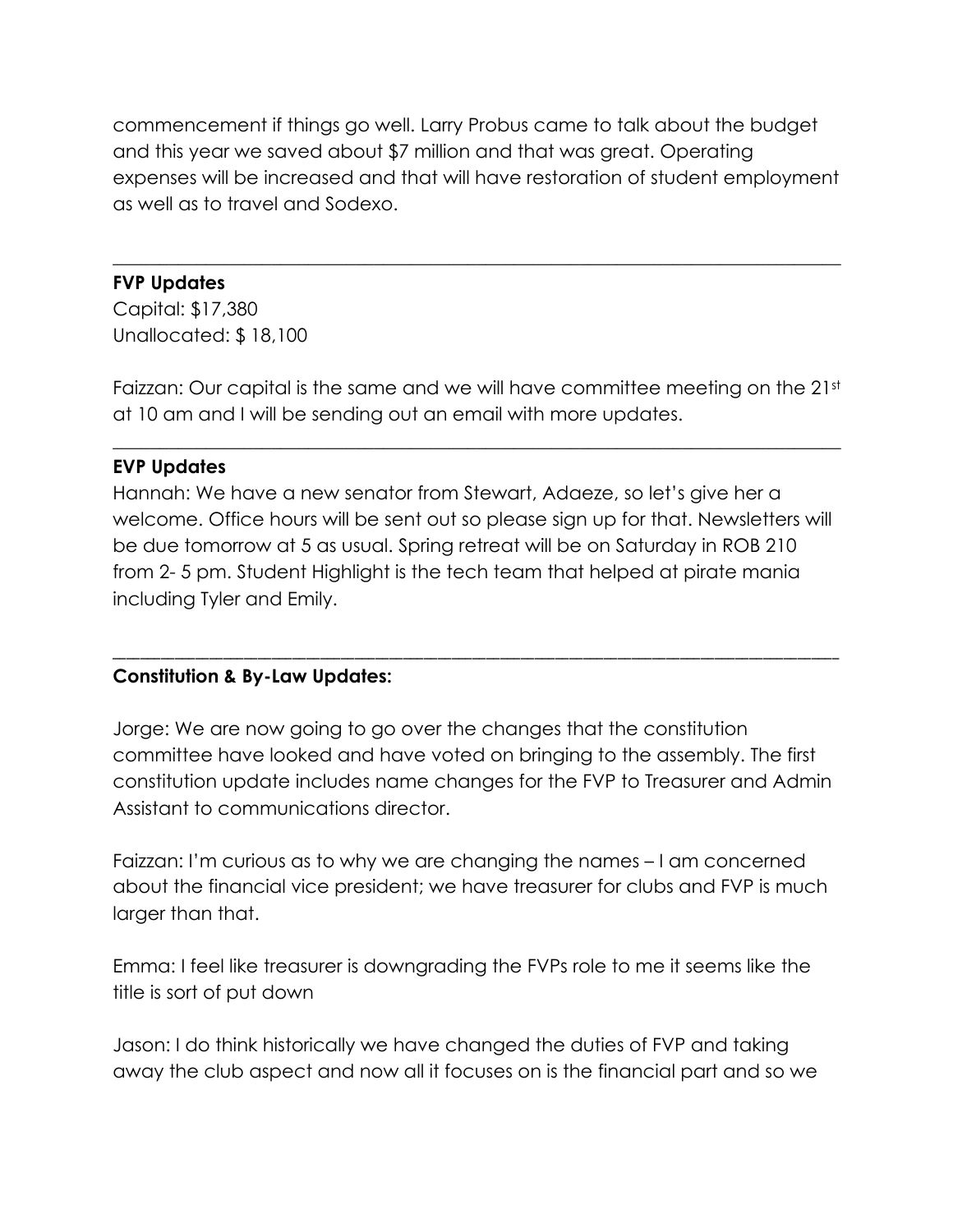are trying to reflect some of those changes. And we could go down the road of something like financial director.

Faizzan: I do agree that the responsibilities have changed but why are we taking the finance out of it and I am still confused as to why we are doing it.

Jed: These concerns are great, and would it be better to debate this next week so people have time to process this?

Hannah: I think that's a great point I think we have a week to discuss this and one other solid reason for the name change was because that was how other student governments across the nation work and that is the common name and the goal of the committee was to make ASWU more open to students. We wanted to make things as clear as we can to students at large and currently we are working on an internal basis where it makes sense to us but not the students

Faizzan: I really like the way you're moving but I am at a loss as to how this make things easier for students. I've been in this job 2 years and haven't had anyone confused.

Christian: I know from my experience as a freshman that role was one that was confusing to me and treasurer, I understand better and I've heard people try to explain ASWU and it can be hard to explain with the current terms.

Parker: Thank you for all the good points

Jorge: The next major revision we proposed was to remove sections of representative since we are moving away from housing reps.

Parker: Housing reps are changing but we are getting rid of zone reps

Olivia: so, does that mean we are adding positions?

Hannah: We are not getting rid of any rep positions at all

Jorge: The committee also proposed changing the GER and turning it into an International Student Senator position in order to support that community better.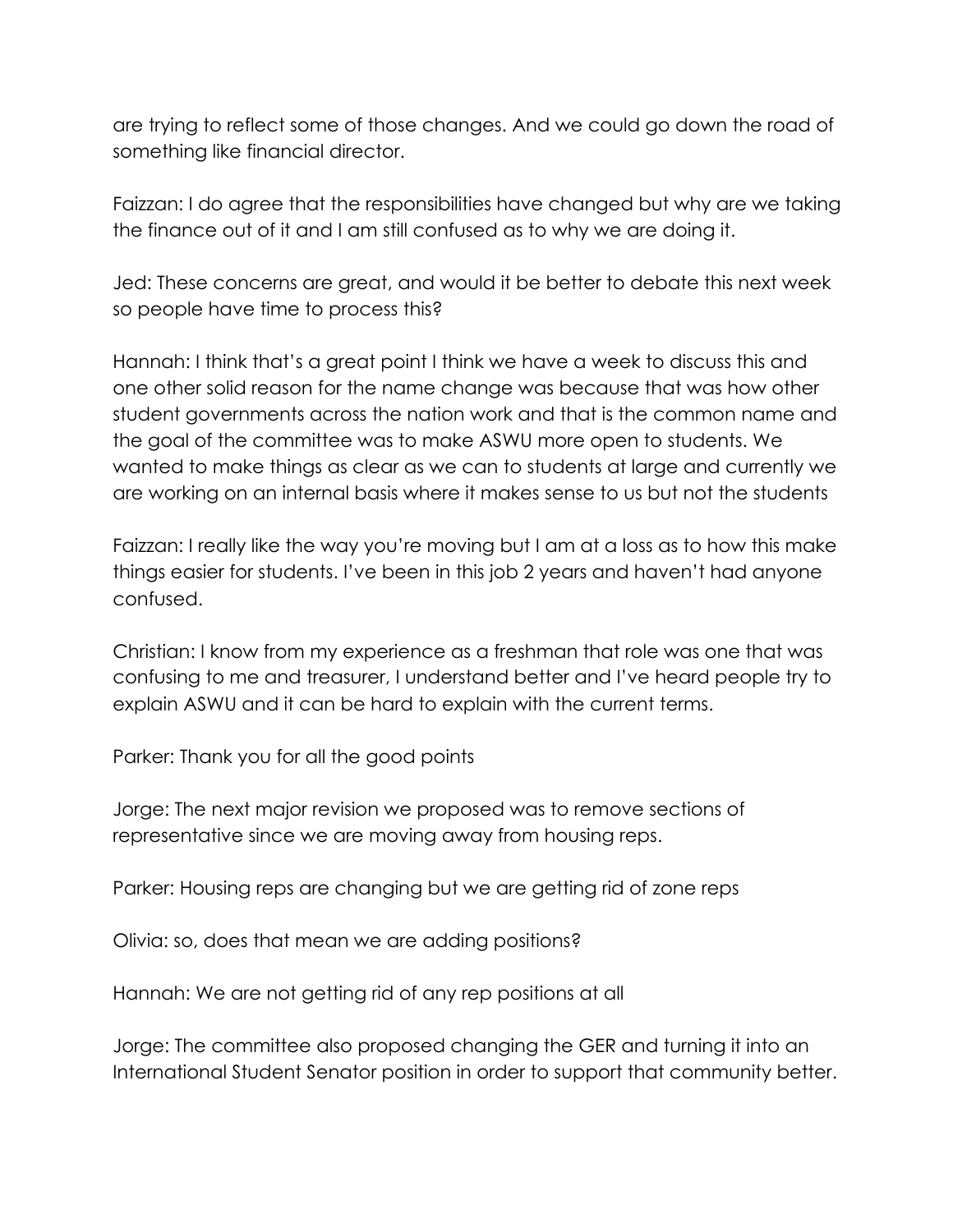Faizzan: Are you increasing hours for the position with that?

Parker: Yes, they will have the hours a senator normally does in order to be able to do more.

Victoria: Is whitflex being removed?

Jason: As President Beck said, in the fall we are planning on resuming as normal so it will most likely be removed.

Hannah: For elections, a lot of these changes come directly from my experience, primary elections in my opinion are confusing and have no purpose. They create confusion and students typically just vote in one election and so we are suggesting removing primary elections from elections. We are making it so any write in candidates from the election would move on in a runoff if they had enough votes. We also edited the general elections so the threshold moved from one third to 40% in order to make it more accessible. We want this to be voted on soon and would affect spring elections and positions that would be affected.

Jaedon: how would someone take the place of a senator?

Hannah: So we actually just went through this; the procedure is we fill the seat before elections can be held and so we ask for names from leadership from the hall and then ask if they are interested. From there we interview those that are interested to hire someone.

Christian: I am nervous to ask this but when it says his/her when thinking of nonbinary folks is that something we can consider.

Jason: I want to say we worked hard but it is not the end all be all, we want to hear your feedback and the constitution has to be approved by the campus as well so when thinking about voting you will have to think about how it affects the organization as an ASWU member.

Jed: We had lots of great questions and concerns and I love that. I would like to remind everyone that even if you disagree really try to listen to their perspective.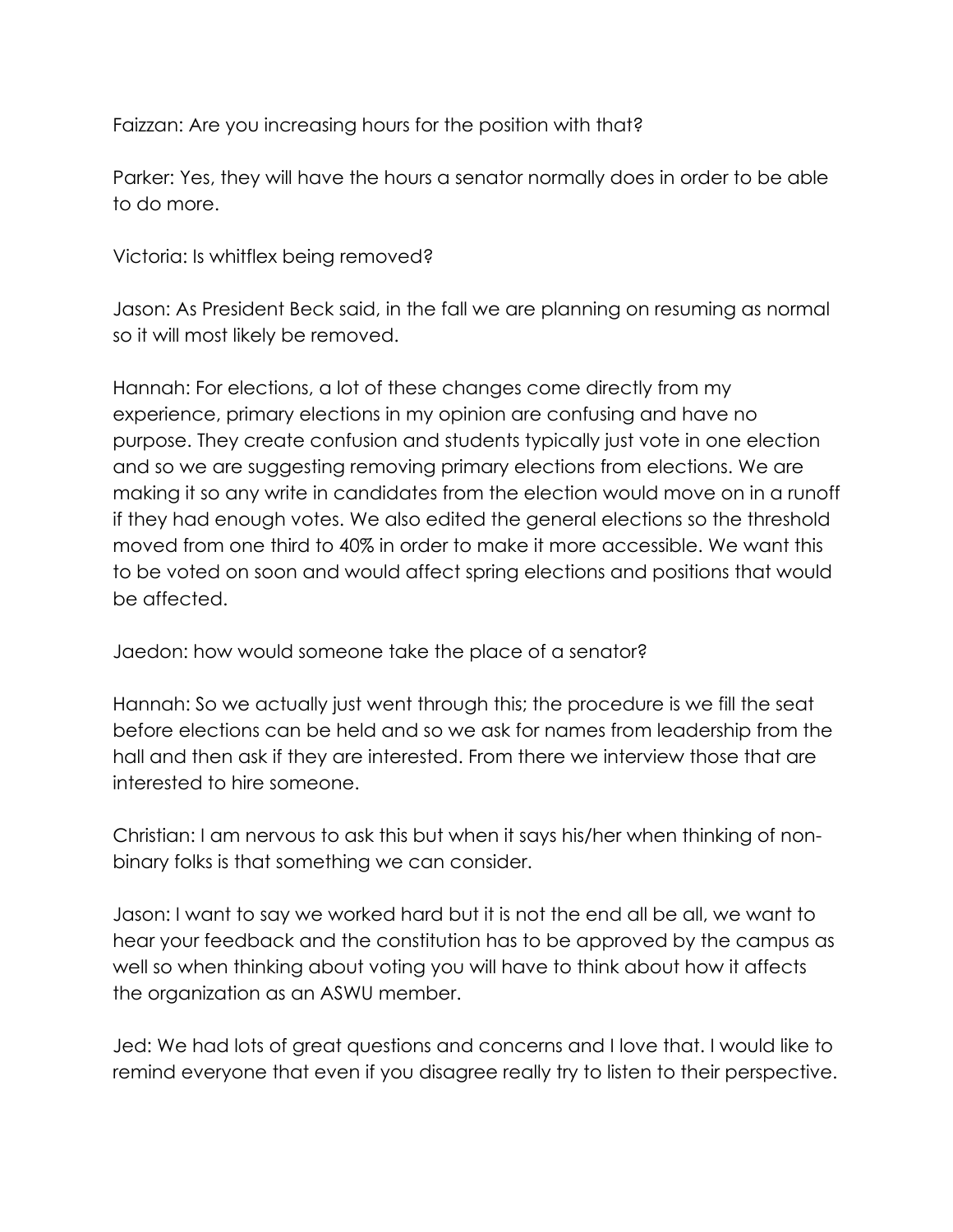Olivia: I am wondering on the wording of any member.

Jason: that is clarified earlier where it says any paying student is a member.

Jorge: We also discussed changing the Special Events Coordinator name to Traditional Events coordinator and sports events coordinator to school spirit coordinator.

Parker: with traditional you can start traditions every year and with school spirit we would move Monday mania to traditional events, but it would be a joint event and school spirit would help a lot more with homecoming week and make it more special.

Lauren: I know in my position I feel like im battling go bucs game day for the spirit thing so I would be cautious about that change.

Sam: I think it's alright for those in current positions to have a say about names but I think traditional concerns me because even the past few years we have had questions about what traditional events we want to keep or get rid of. I am not doing a lot of traditional events now what if some events become outdated.

Jason: I want to clarify that I see the point of school spirit, but we need to see what we want to promote, as far as traditional topic any event can be called tradition. The life cycle of students is four years and its ok to say things are tradition in that window.

Hannah: To echo what Jason was saying, I lived in BJ and everything was tradition, but it was always new, and I still get those names mixed up. We want people to know the differences in these positions and make it clear.

Lauren: I know for events like pirate mania if I did not have that relationships with athletics, I would not have been able to do that so I do not know if moving it to a new position would be the best idea.

Hannah: Moving on the elections, the by-laws have more info about the elections I will keep it brief. Candidates may accept write in if they are in the top three candidates. We deleted campaign guidelines and we wanted to move this to something that can be edited every year, later on we propose that each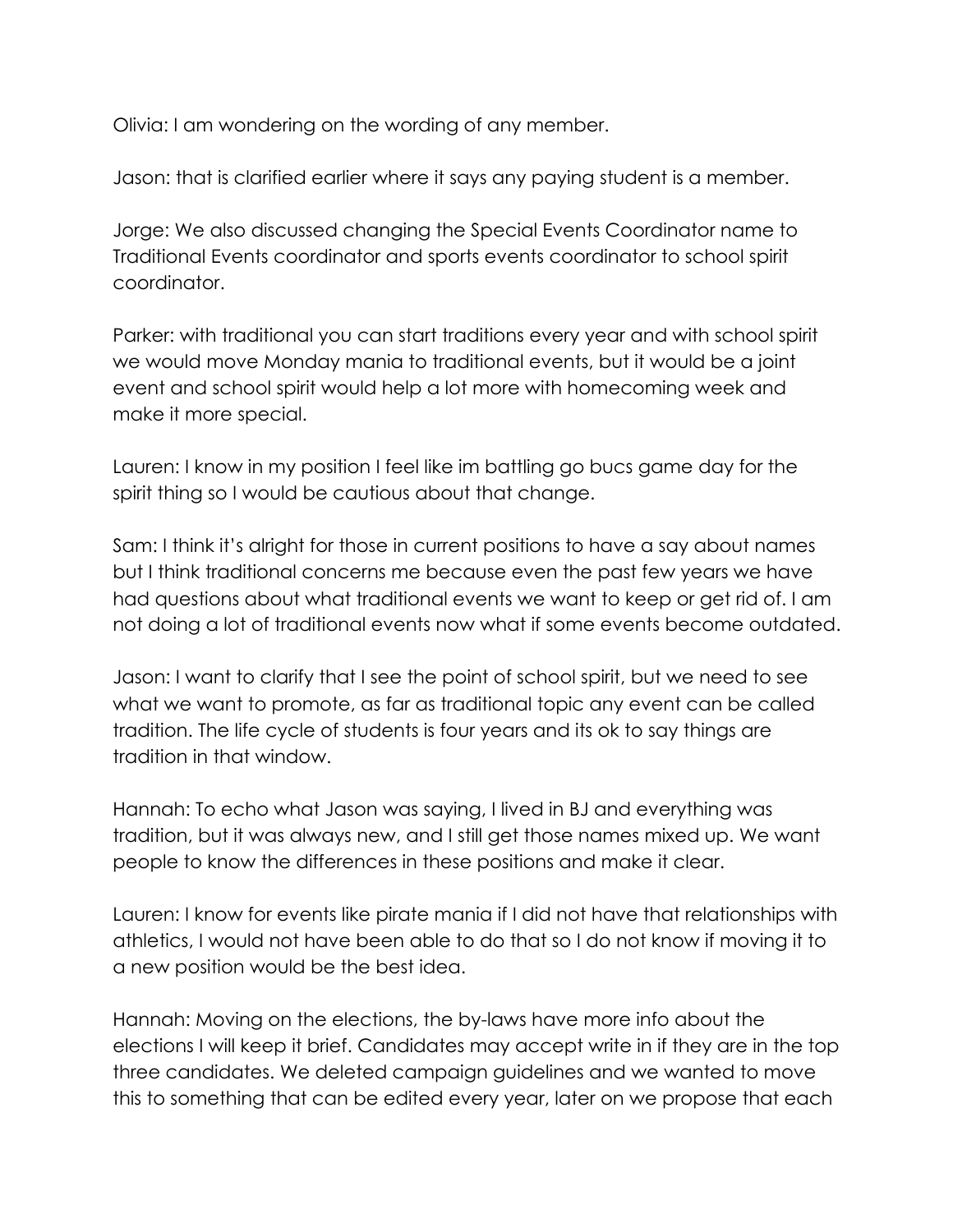semester the guidelines would be voted on so elections are always being catered to that semester. We also made it so full campus is able to vote for positions which are not tied to a location.

Christian: I'm still confused about section 4 clause 4

Hannah: so with that section as of right now because of our current voting system we cannot separate different elections for those positions not tied to a current location.

Jorge: With the current Act of God Clause, we propose having all changes pass an emergency committee first made up of 3 assembly members, 3 organization members at large and the president. Any proposed changes would have to pass this committee and pass the assembly with two thirds majority.

Meghan: with the act of God clause, how long does something stay if you change something and could it stay permanently?

Jason: It would need to be stated in what they want to change how long it is going to last.

Jed: you would also have to pass something that benefits students.

Olivia: when we are talking with constituents do we have a timeline?

Hannah: we do have a timeline, and I believe it is March 11-12<sup>th</sup>

#### **Upcoming Events:**

#### **Building a Beloved Community:**

Rachel: in 35 minutes we will have a talk by a Spokane community member about racial reconciliation.

\_\_\_\_\_\_\_\_\_\_\_\_\_\_\_\_\_\_\_\_\_\_\_\_\_\_\_\_\_\_\_\_\_\_\_\_\_\_\_\_\_\_\_\_\_\_\_\_\_\_\_\_\_\_\_\_\_\_\_\_\_\_\_\_\_\_\_\_\_\_\_\_\_\_\_\_\_\_\_\_\_\_\_\_\_\_\_\_\_\_\_\_\_\_\_\_\_\_\_\_\_\_\_\_\_

### **Fred Saffold – What they didn't teach you in history class:**

Esther: Next Tuesday at 7:30 we are having an online workshop about black history and our education.

### **Casino Night:**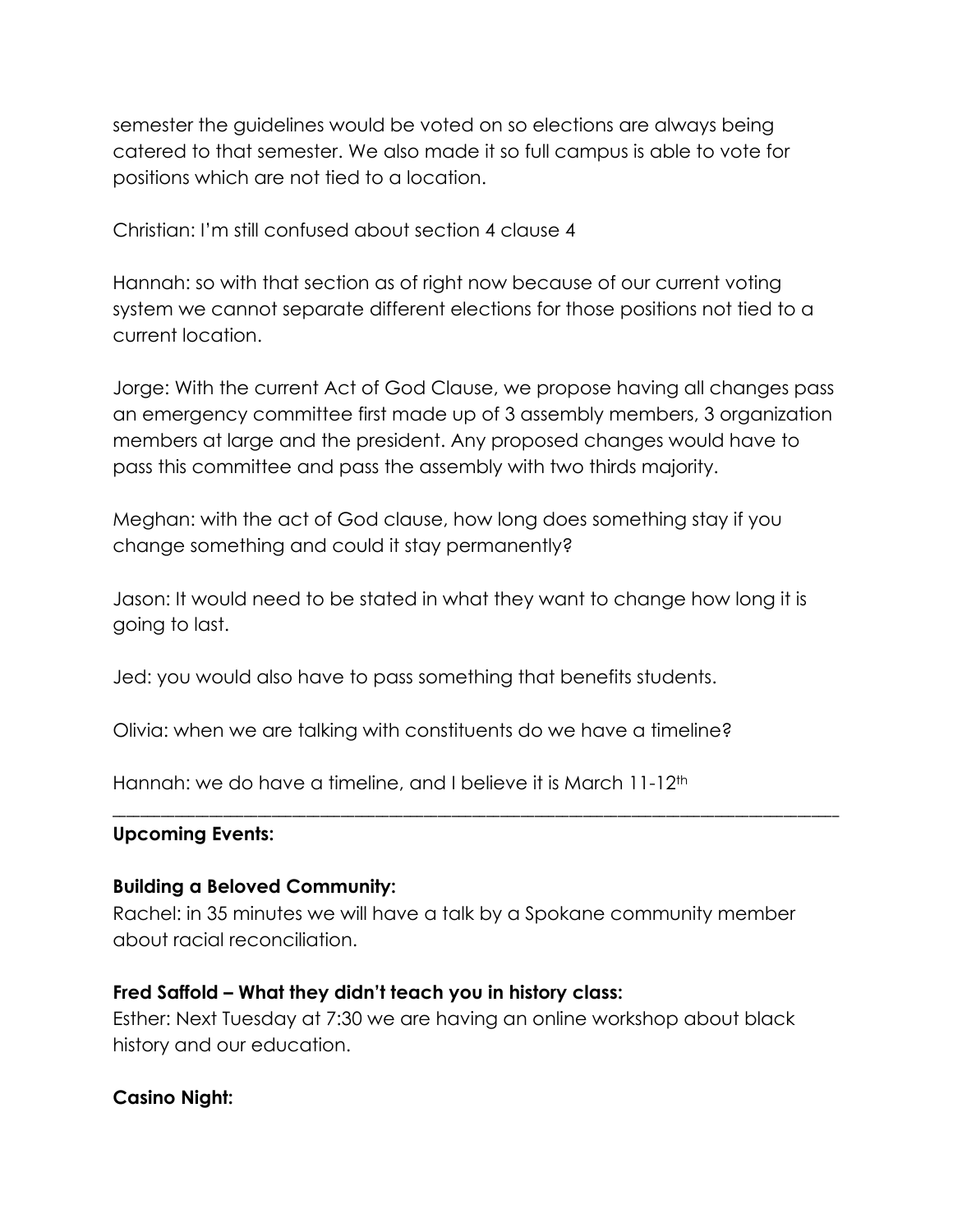Emily: Casino Night is coming up and it is an all hands on deck on march 20th and I will be marketing for that soon.

### **Constituency Reports Stewart**

Adaeze: I was just selected to be senator but have been in quarantine so I do not have much.

 $\_$  , and the set of the set of the set of the set of the set of the set of the set of the set of the set of the set of the set of the set of the set of the set of the set of the set of the set of the set of the set of th

### **McMillan**

Jaedon: Mac is doing good; everyone is back and gotten into a game called armada.

### **Off Campus**

David: during Jan term we had an arts and crafts night, and attendance was a little disappointing

# **Ballard**

Meghan: Everything's going well, and we recently had a fun valentine's event.

### **Oliver**

Olivia: We are getting back to schedule and want to plan more weekly events

# **Boppell**

Jed: Bop is boppin, we had some folks leave. But for those still here doing well.

# **Arend**

Emma: Arend is doing great I have been quarantined so haven't heard much. Been looking into policy changes lately in our res hall.

# **Duvall**

Xavier: Duvall is doing well, and I know we talked about primetimes and they are going well.

# **Warren**

Isaac**:** Warren is doing well but have not had much going on right now.

# **Baldwin Jenkins**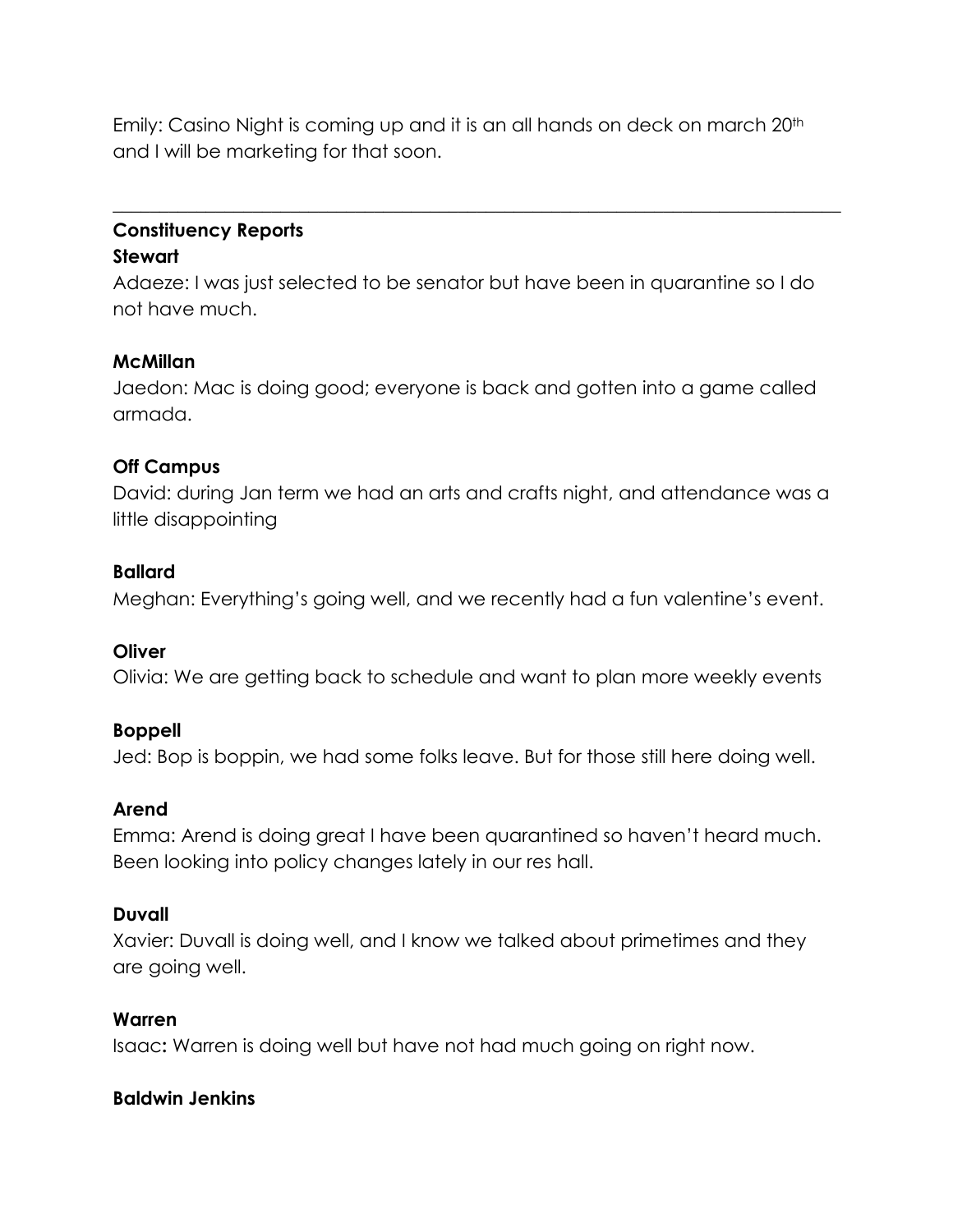Mac: Poppin off and all of us got covid over Jan term. Someone stole the microwave from the kitchen, but it is back now. I am planning a ping pong tournament soon and there are lots of new faces to learn.

#### **Global Engagement Rep**

Michael L: We had four new international students and the rest of the students are doing good.

#### **Whitflex rep**

Victoria: Everyone I've talked to a lot of them have come back and I know quite a few people who are wanting to stay home next semester.

#### **Incoming Student Rep**

Georgia: Students are doing well and settling in for the semester. On the whole people are doing well.

 $\_$  , and the set of the set of the set of the set of the set of the set of the set of the set of the set of the set of the set of the set of the set of the set of the set of the set of the set of the set of the set of th

#### **Campus Vibes**

Mac: I got covid which was fun, but be safe.

Hannah: To clarify ASWUs position, people should not get COVID and should stay safe and healthy

Emily: it was Jorge's birthday last week

### **Shout outs**

Hannah: shout out to you all for enduring this meeting

Sam: shout out to people who listen to COVID cares team and quarantine when they are supposed to.

Jaedon: Sodexo has stepped up their game and I am impressed

Parker: Lauren for pirate mania it was awesome

Olivia: Tomorrow in Sodexo you will be able to go and talk to them